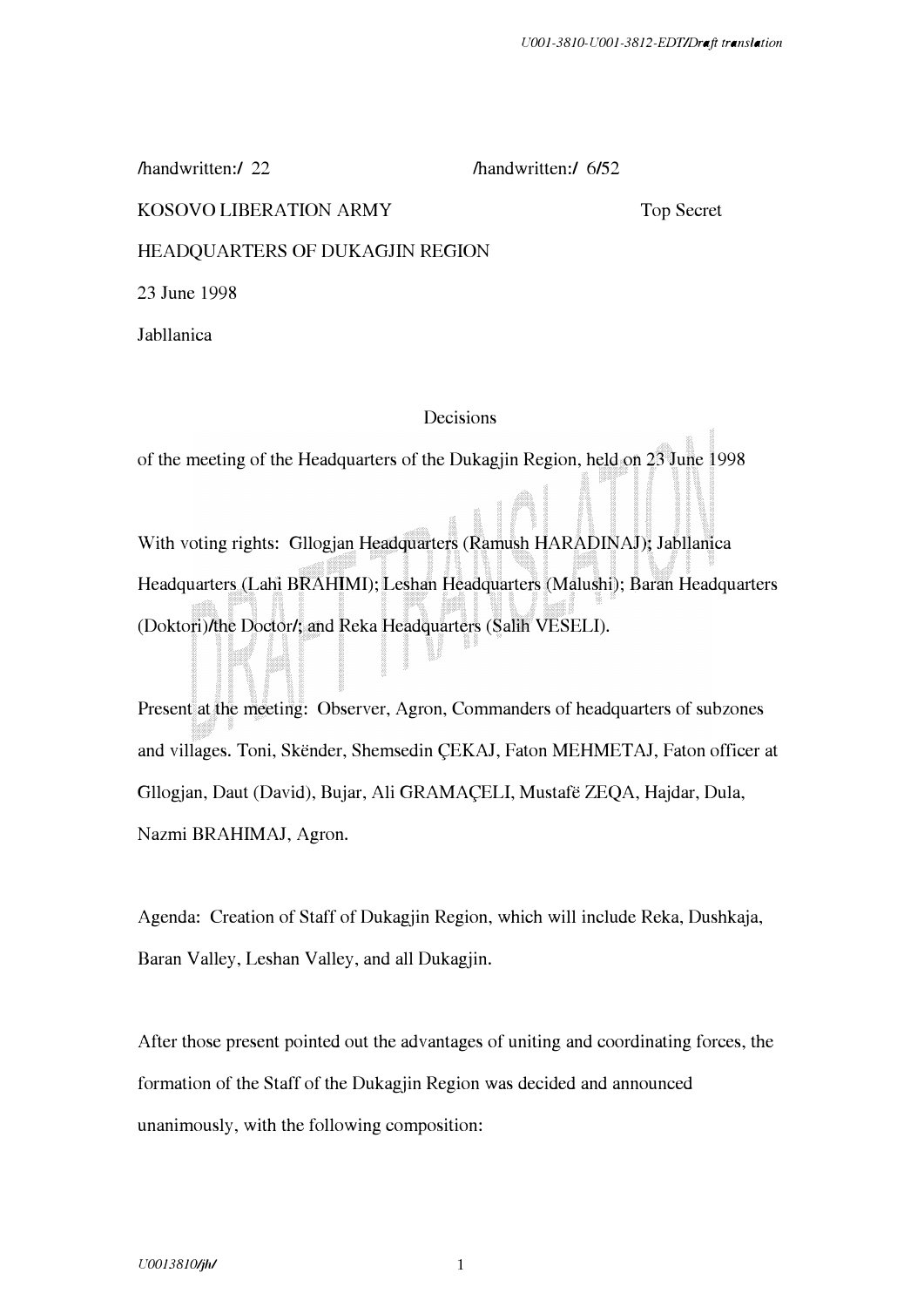# STAFF OF DUKAGJIN REGION

| Commander:                                                                 | Ramush HARADINAJ      |
|----------------------------------------------------------------------------|-----------------------|
| Deputy Commander:                                                          | Lahi BRAHIMI          |
| Chief of Staff                                                             | Salih VESELI          |
| Deputy Chief of Staff:                                                     | <b>Rrustem TETA</b>   |
| Responsible for moral guidance and politics:                               | Mala                  |
| Responsible for Intelligence Service:                                      | <b>Faton MEHMETAJ</b> |
| Responsible for Artillery:                                                 | Rrustem TETA          |
| Responsibility against armoured units:                                     | Skënder REXHAHMETI    |
| Responsible for engineering:                                               | Gani GJUKA            |
| Responsible for sabotage and antiterrorist combat: Togeri /the Lieutenant/ |                       |
| Responsible for logistics:                                                 | Besnik (N.M.)         |
| Responsible for operations:                                                | Shemsedin CEKU        |
| Responsible for liaison:                                                   | <b>Agron JANUZI</b>   |
| Responsible for chemical-biological defence:                               | Muhamet BERISHA       |

Minutes kept by: Muhamet

Commander Ramush HARADINAJ:

/signed/

Chief of Staff Salih VESELI:

Jabllanica, 23 June 1998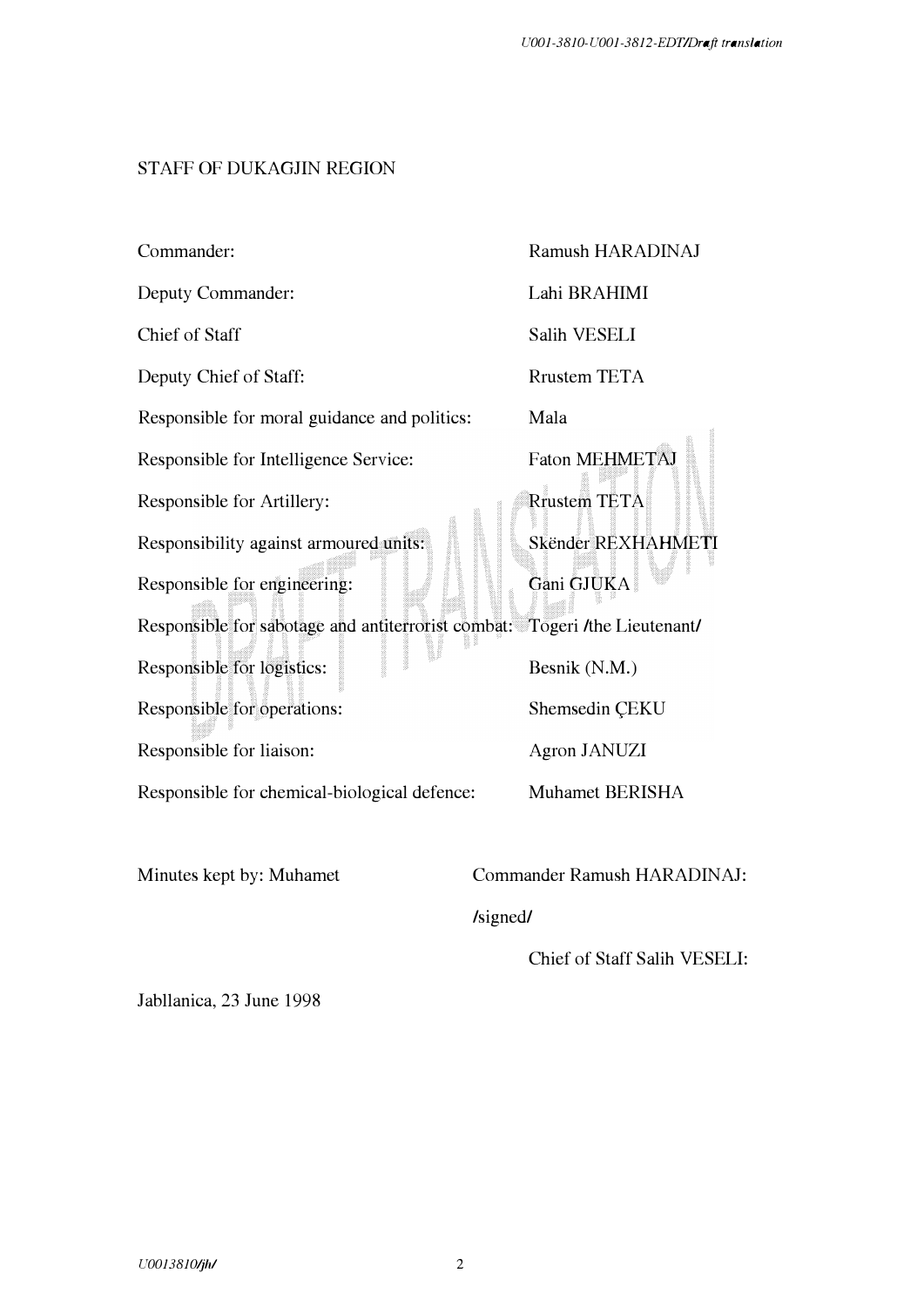#### KOSOVO LIBERATION ARMY

Top Secret

### HEADQUARTERS OF DUKAGJIN REGION

23 June 1998

Jabllanica

### Decisions

of the meeting of the Headquarters of the Dukagjin Region, held on 23 June 1998

With voting rights: Gllogjan Headquarters (Ramush HARADINAJ); Jabllanica Headquarters (Lahi BRAHIMI); Leshan Headquarters (Malushi); Baran Headquarters (Doktori)/the Doctor/; and Reka Headquarters (Salih VESELI).

Present at the meeting: Observer, Agron, Commanders of headquarters of subzones and villages. Toni, Skender, Shemsedin �EKAJ, Faton MEHMETAJ, Faton officer at Gllogjan, Daut (David), Bujar, Ali GRAMAÇELI, Mustafë ZEQA, Hajdar, Dula, Nazmi BRAHIMAJ, Agron.

Agenda: Creation of Staff of Dukagjin Region, which will include Reka, Dushkaja, Baran Valley, Leshan Valley, and all Dukagjin.

After those present pointed out the advantages of uniting and coordinating forces, the formation of the Staff of the Dukagjin Region was decided and announced unanimously, with the following composition:

### STAFF OF DUKAGJIN REGION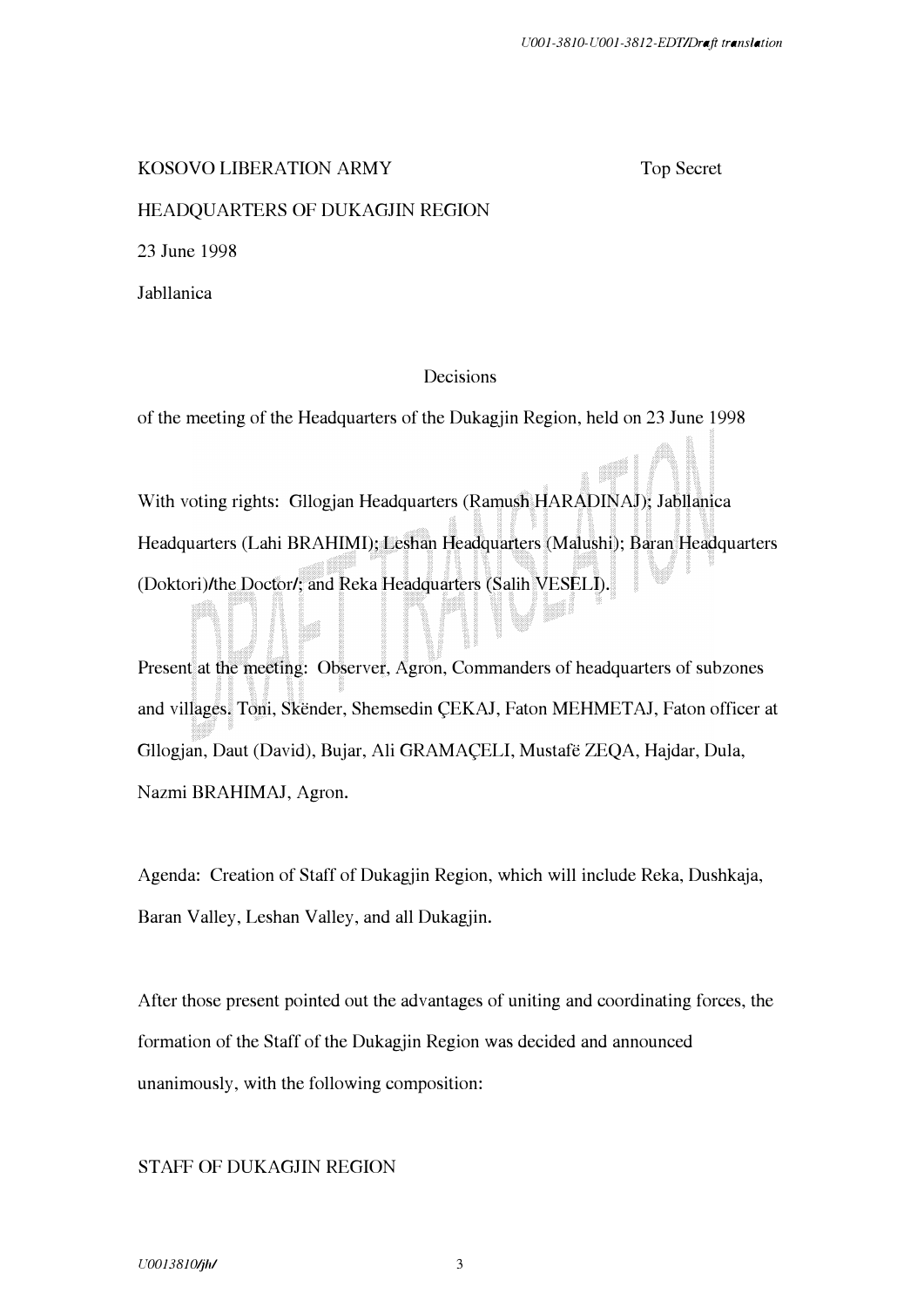| Commander:                                         | Ramush HARADINAJ        |
|----------------------------------------------------|-------------------------|
| Deputy Commander:                                  | Lahi BRAHIMI            |
| Chief of Staff                                     | Salih VESELI            |
| Deputy Chief of Staff:                             | <b>Rrustem TETA</b>     |
| Responsible for moral guidance and politics:       | Mala                    |
| Responsible for Intelligence Service:              | <b>Faton MEHMETAJ</b>   |
| Responsible for Artillery:                         | <b>Rrustem TETA</b>     |
| Responsibility against armoured units:             | Skënder REXHAHM         |
| Responsible for engineering:                       | Gani GJUKA              |
| Responsible for sabotage and antiterrorist combat: | Togeri /the Lieutenant/ |
| Responsible for logistics:                         | Besnik (N.M.)           |
| Responsible for operations:                        | Shemsedin ÇEKU          |
| Responsible for liaison:                           | Agron JANUZI            |
| Responsible for chemical-biological defence:       | Muhamet BERISHA         |

Minutes kept by: Muhamet Commander Ramush HARADINAJ:

Chief of Staff Salih VESELI:

Jabllanica, 23 June 1998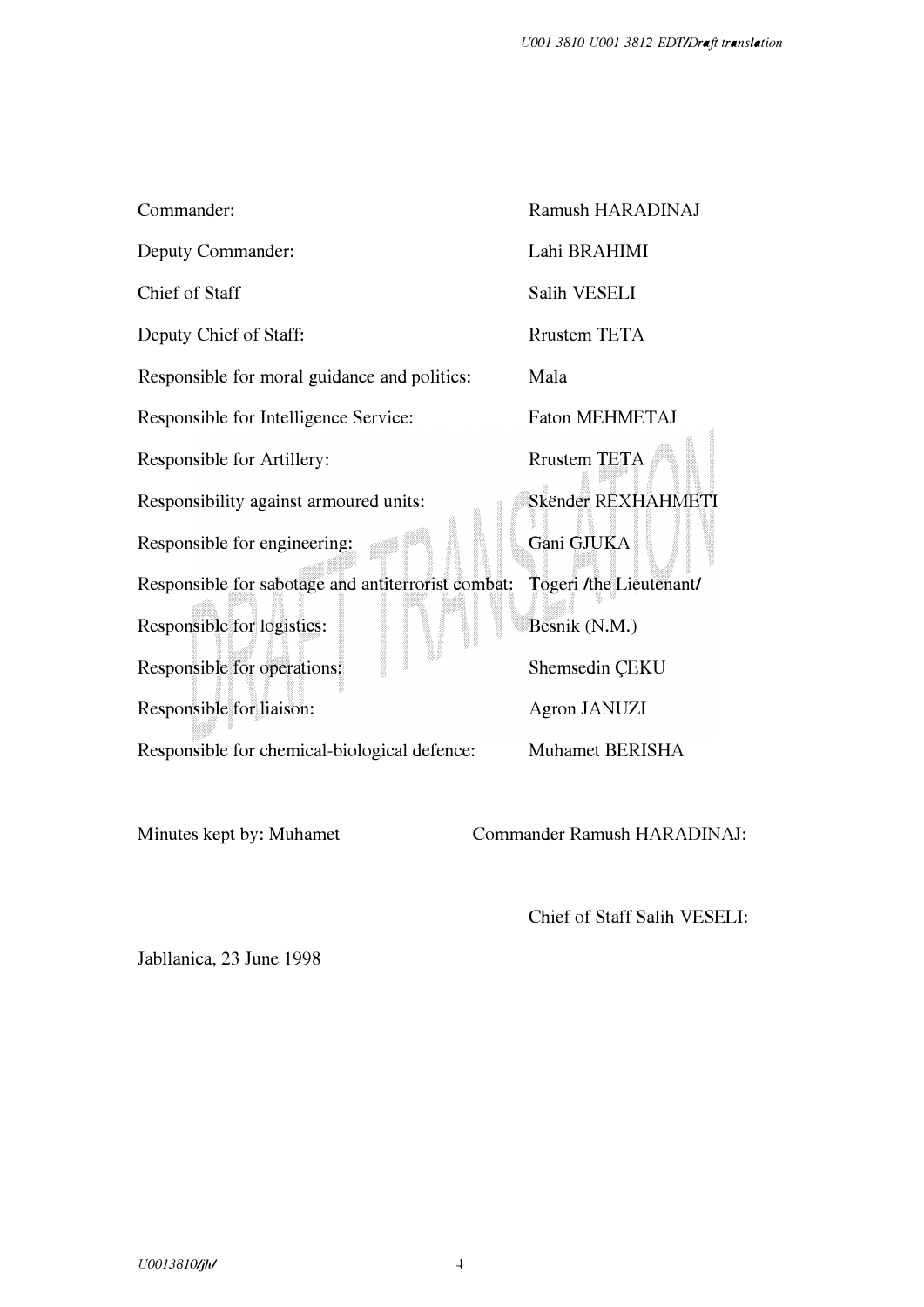### KOSOVO LIBERATION ARMY

Top Secret

## HEADQUARTERS OF DUKAGJIN REGION

23 June 1998

Jabllanica

## Decisions

of the meeting of the Headquarters of the Dukagjin Region, held on 23 June 1998

With voting rights: Gllogjan Headquarters (Ramush HARADINAJ); Jabllanica Headquarters (Lahi BRAHIMI); Leshan Headquarters (Malushi); Baran Headquarters (Doktori)/the Doctor/; and Reka Headquarters (Salih VESELI).

Present at the meeting: Observer, Agron, Commanders of headquarters of subzones and villages. Toni, Skender, Shemsedin �EKAJ, Faton MEHMETAJ, Faton officer at Gllogjan, Daut (David), Bujar, Ali GRAMAÇELI, Mustafë ZEQA, Hajdar, Dula, Nazmi BRAHIMAJ, Agron.

Agenda: Creation of Staff of Dukagjin Region, which will include Reka, Dushkaja, Baran Valley, Leshan Valley, and all Dukagjin.

After those present pointed out the advantages of uniting and coordinating forces, the formation of the Staff of the Dukagjin Region was decided and announced unanimously, with the following composition: